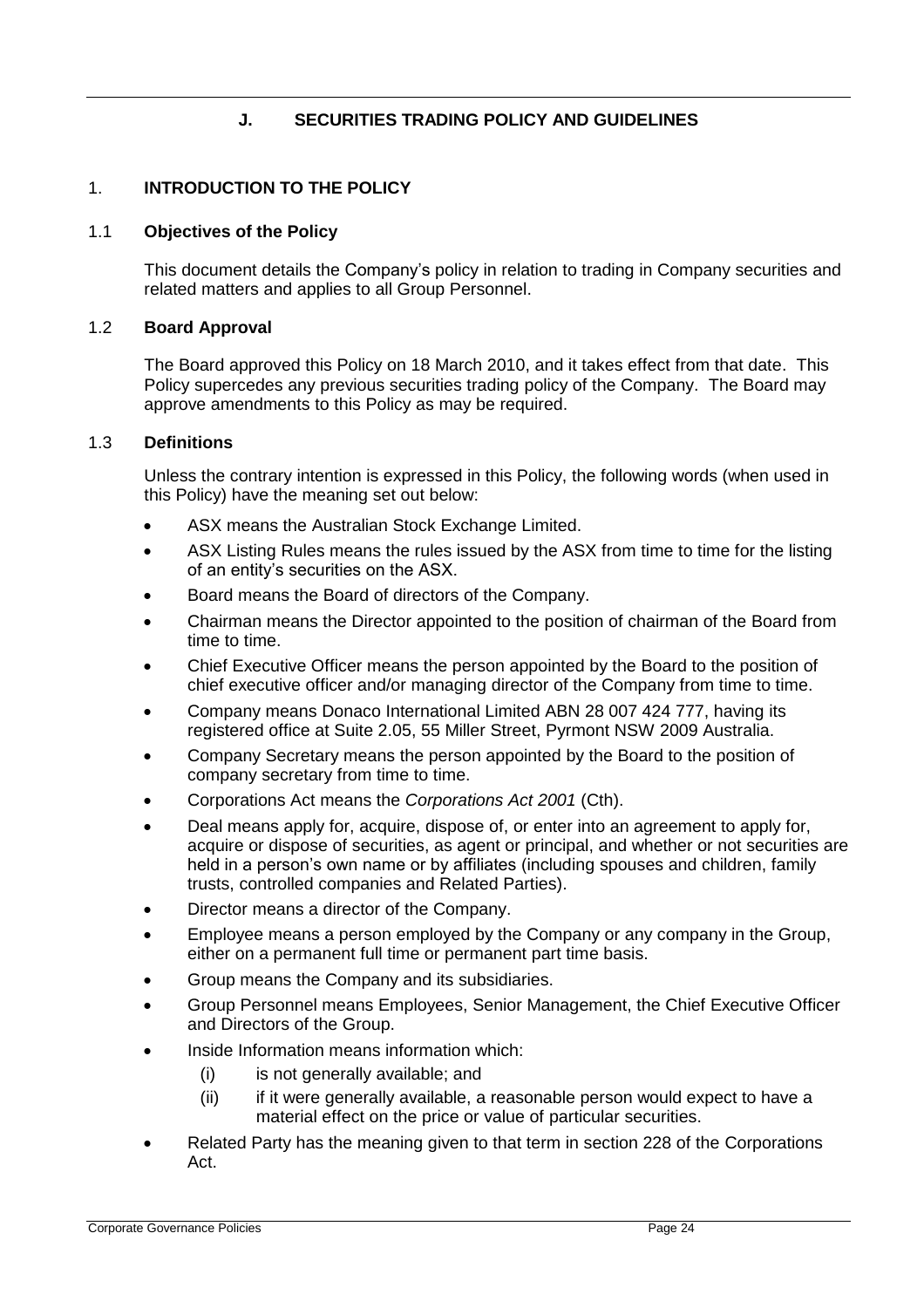Senior Management means those employees who report directly to the Chief Executive Officer.

# 2. **INSIDER TRADING PROHIBITED**

- 2.1 If a person possesses Inside Information, where the person knows or ought reasonably to know that the information is Inside Information, it is a criminal and civil offence to:
	- (a) Deal in the relevant securities (including Company securities);
	- (b) Procure or encourage anyone else to Deal in the relevant securities (including Company securities); or
	- (c) Communicate or pass the information to anyone else you know, or ought reasonably to know, will or is likely to Deal in the relevant securities (including Company securities) or procure or encourage someone else to do so.
- 2.2 It does not matter how a person comes to possess Inside Information (including whether it is in the course of carrying out work-related responsibilities or otherwise).
- 2.3 In determining whether information is Inside Information, the financial impact of the information is important, but strategic and other implications can be equally important. The definition of information is broad enough to include rumours, matters of supposition, intentions of a person (including the Company) and information which is insufficiently definite to warrant disclosure to the public.
- 2.4 The following list is illustrative only. Inside Information could include information about:
	- (a) the financial performance of the Group against its budget;
	- (b) a possible acquisition or sale of any assets by the Group;
	- (c) a possible change in the Group's capital structure;
	- (d) a proposed dividend;
	- (e) Senior Management changes;
	- (f) development of a new product; or
	- (g) any possible claim against the Group or other unexpected liability.
- 2.5 This prohibition applies to all people, regardless of whether they are Group Personnel, Directors, Senior Management, Employees or contractors.

# **3. CONFIDENTIAL INFORMATION**

Group Personnel have a duty of confidentiality to the Group and must not:

- (a) reveal any confidential information concerning the Group (other than as is appropriate or permitted in connection with work-related responsibilities);
- (b) use any confidential information in any way which may injure or cause loss to the Company or the Group; or
- (c) use any confidential information in any way to gain a personal advantage or an advantage for others.

When any confidential information concerning the Group is disclosed to external advisors, or other third parties, those advisors and third parties must be made aware of the confidential nature of the information.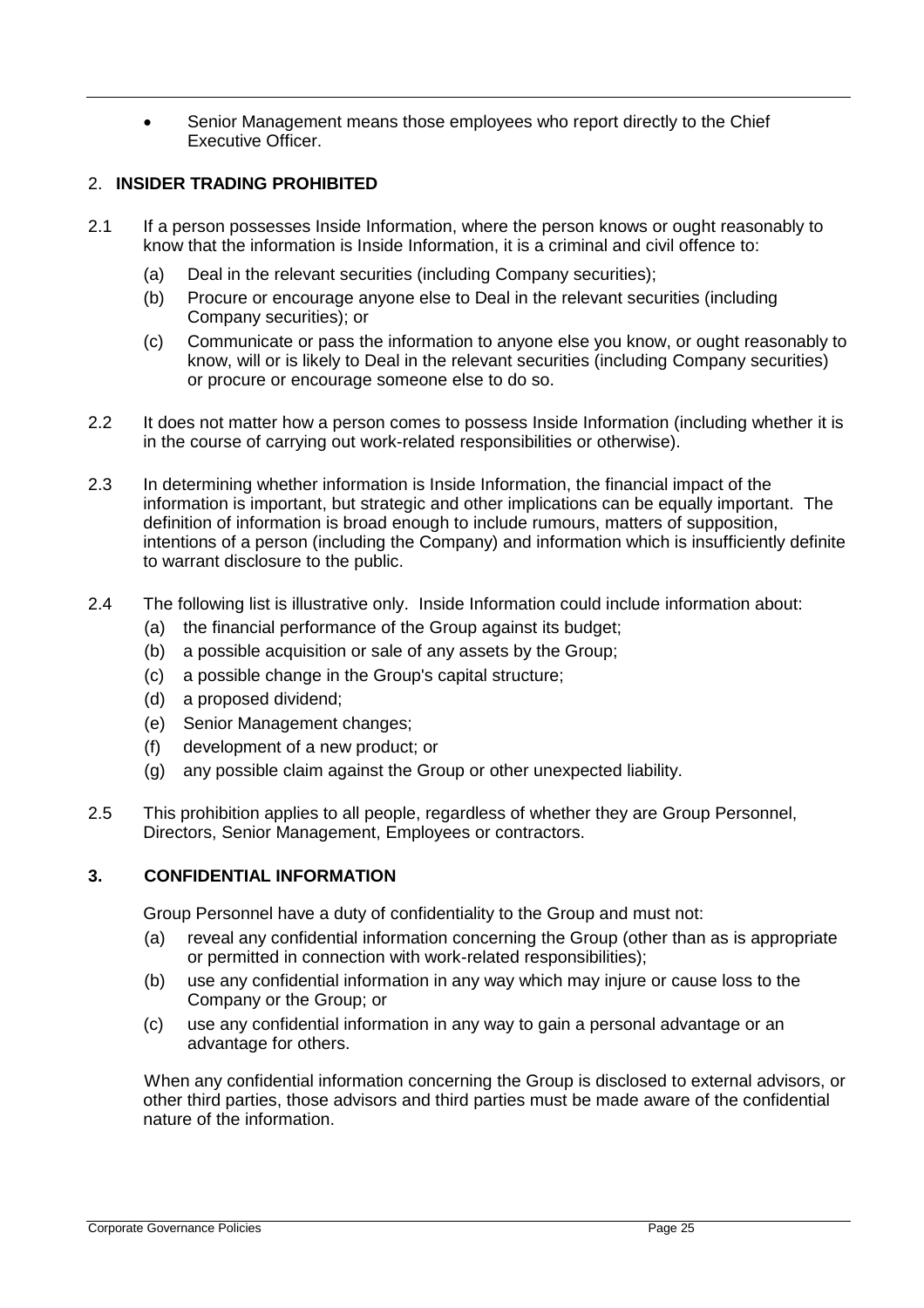# **4. DEALING IN COMPANY SECURITIES**

# 4.1 **Trading Windows**

Subject to the overriding prohibition on insider trading above, Group Personnel may only Deal in Company securities during the following Trading Windows, unless approval is obtained at other times in accordance with paragraph 4.2:

- a) the period of four (4) months commencing on the next trading day after the half year results announcement; and
- b) the period of four (4) months commencing on the next trading day after the full year results announcement.

However, Group Personnel must not trade in Company securities at any time, including during a Trading Window, if in possession of Inside Information.

### 4.2 **Trading at Other Times**

If, due to a genuine and pressing requirement for funds, any member of Group Personnel needs to sell Company securities, and this need arises outside a designated Trading Window, the Chairman may grant a waiver to allow the sale of Company securities to satisfy that need. Such a waiver will not be granted by the Chairman unless he is satisfied that the person does not possess Inside Information. A request to sell Company securities outside the Trading Windows must be made in writing in advance of the proposed sale, through the Company Secretary. The Company Secretary will keep a record of all such waivers granted.

# 4.3 **Trading Procedure for Directors and Senior Management**

Directors and Senior Management are in positions where it may be assumed that they have access to Inside Information and, as a result, any Dealings in Company securities by these persons may embarrass or reflect badly on them or on the Company (even if they have no actual Inside Information at the time). This Policy is designed to avoid the possibility that such misconceptions, misunderstandings or suspicions might arise.

For this reason, if Directors and Senior Management wish to Deal in Company securities at any time of the year, including during designated Trading Windows, they must:

- a) if a Director, first advise the Chairman, and if a member of Senior Management, advise the Company Secretary, of their intention to Deal in Company securities;
- b) confirm that they do not possess any Inside Information; and
- c) wait to be advised by the Chairman, or Company Secretary, that they can Deal in Company securities.

### 4.4 **Notification to ASX by Directors**

The Corporations Act requires Directors to give written notice to the ASX of all Dealings in Company securities. Furthermore, the ASX Listing Rules require this notice be given within five (5) business days of such dealings. Directors must ensure they notify the Company Secretary of any Dealings as soon as reasonably possible, and in any event within two (2) business days of the Dealing, whether or not it occurs during a Trading Window. The Company will then give notice to the ASX on behalf of the Director.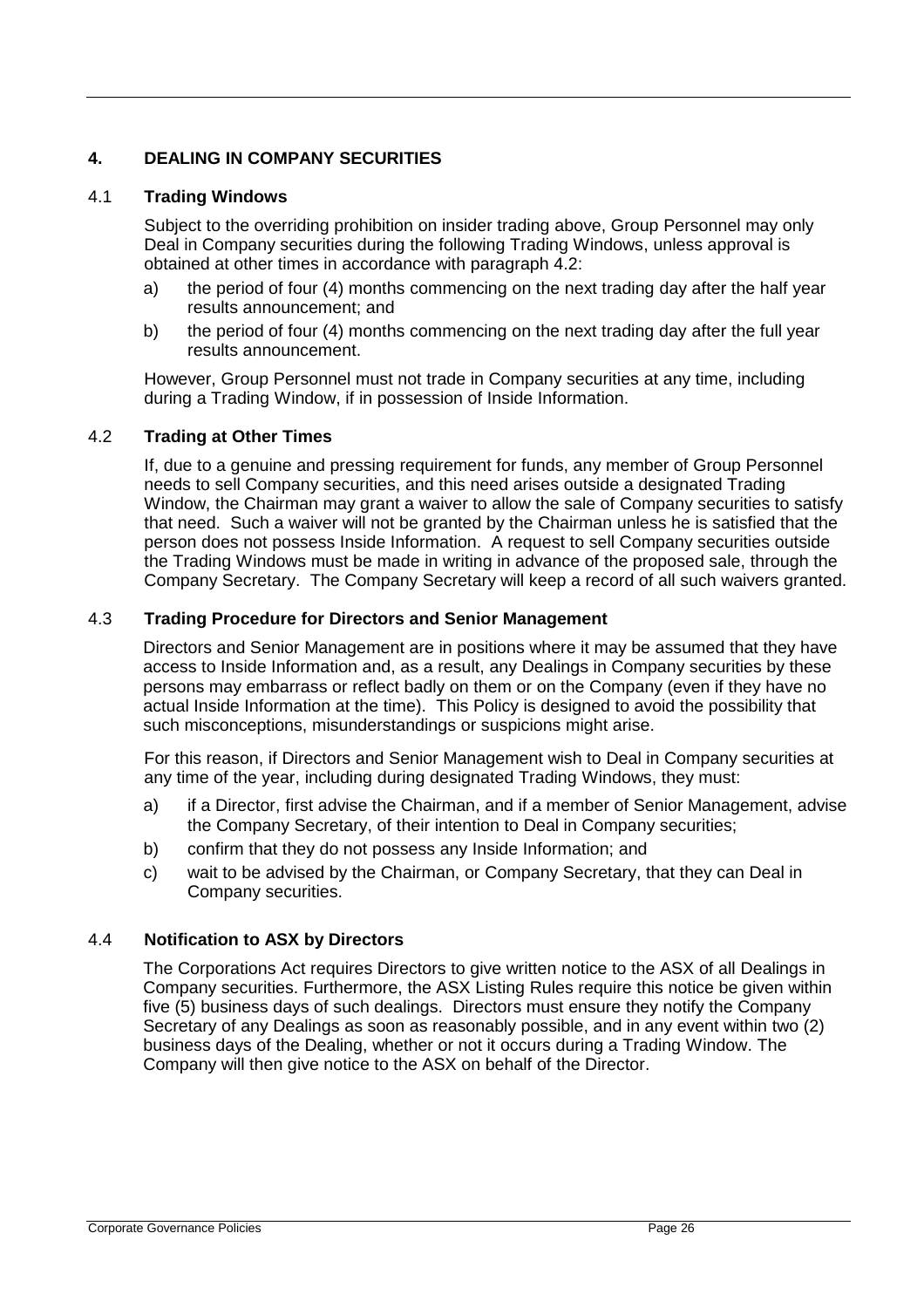### 4.5 **Notification by Senior Management**

All members of Senior Management are required to notify the Company of Dealings in Company securities within 14 days of such Dealings, whether or not it occurs during a Trading Window. Notification must be made in writing to the Company Secretary detailing:

- a) name of Senior Manager;
- b) date of transaction;
- c) type of transaction (such as sale or purchase);
- d) number of securities; and
- e) price per security.

#### 4.6 **Restrictions extend to Securities in addition to Shares**

The restriction on Dealing in securities in this Policy applies to all Dealing in the Company's shares and extends to trading in other types of securities, including options, warrant contracts, debentures or notes issued by the Company.

### 4.7 **Exceptions**

The requirement in paragraph 4.1 that Group Personnel only Deal in Company securities during the defined Trading Windows does not apply to participation in any Employee Share Option Plan, Employee Share Plan, Dividend Reinvestment Plan or any other similar plan which the Company may implement. However the requirement does apply to Dealing in Company securities to which Group Personnel may become entitled under those Plans. Participation in any Plan is subject to insider trading laws at all times.

### **5. COMPLIANCE WITH INSIDER TRADING LAWS**

- 5.1 Compliance with this Policy does not imply approval by the Board of any transaction, as it is the individual responsibility of Group Personnel to ensure that they comply with all provisions of the relevant insider trading laws.
- 5.2 Under the Corporations Act, any person who contravenes the prohibition against insider trading may be found liable to civil and criminal penalties. The current criminal penalty in Australia is a maximum fine of \$220,000 or five years imprisonment (or both) for an individual, and a maximum fine of \$1,000,000 for a corporation.

### 6. **BREACHES OF POLICY**

6.1 Strict compliance with this Policy is a condition of employment. Breaches of this Policy will be subject to disciplinary action, which may include termination of employment.

### 7. **ACCESS TO THIS POLICY**

7.1 This policy will be available for viewing by all Group Personnel, in both hard copy, and on one of the following Company server, *"Corporate on'ttv-aus-svr01'"* (N:drive). The Policy is also available for viewing by any other person on the Company's website.

#### 8. **REVIEW OF THIS POLICY**

8.1 This Policy is subject to regular review by the Board and will be amended as appropriate, from time to time.